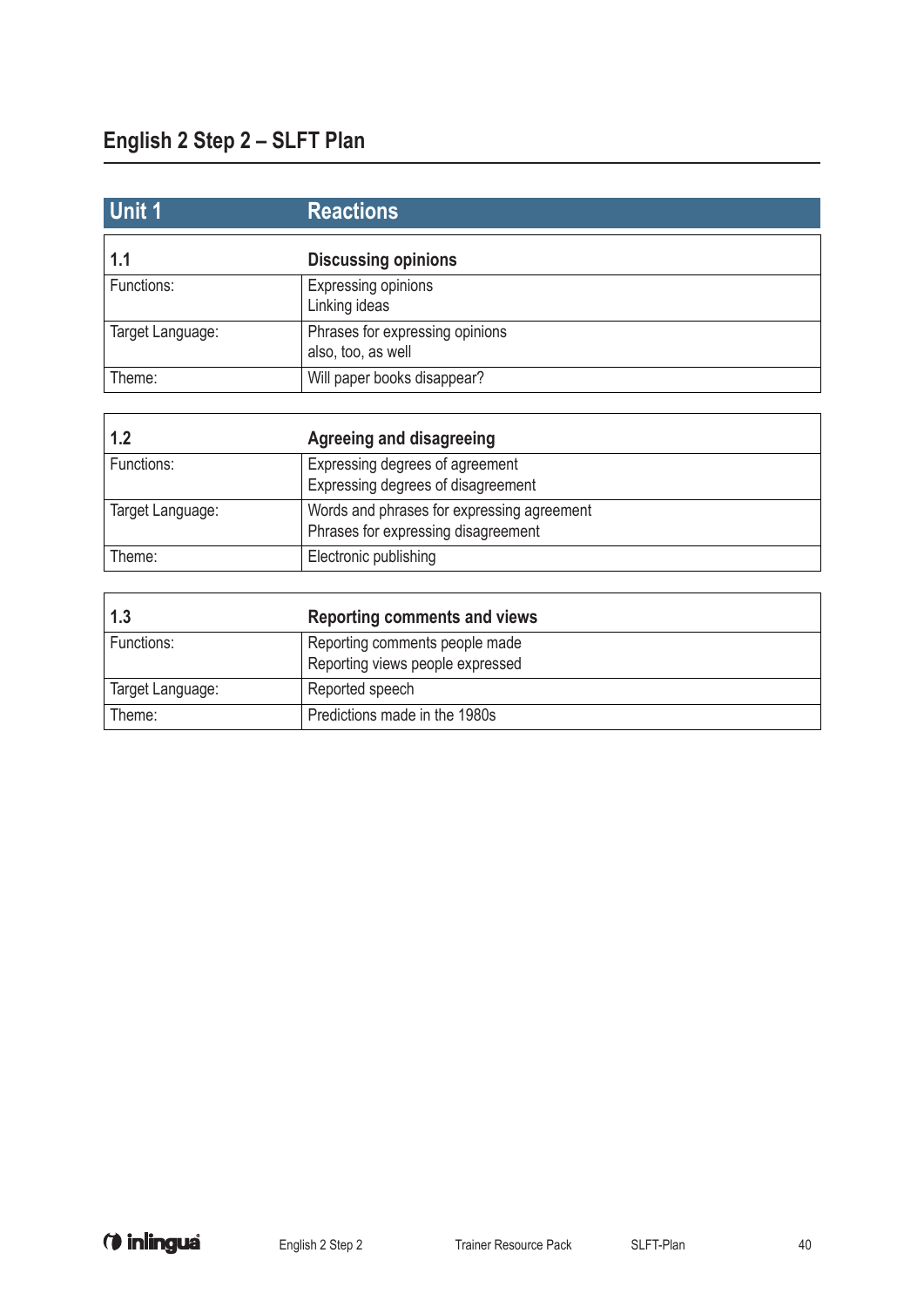| <b>Unit 2</b>    | On the Phone                     |
|------------------|----------------------------------|
| 2.1              | Talking about telephoning        |
| Functions:       | Referring to telephoning actions |
| Target Language: | Telephoning vocabulary           |
| Theme:           | The origin of telephoning words  |
|                  |                                  |
|                  |                                  |

| 2.2              | Getting through on the phone                                                                  |
|------------------|-----------------------------------------------------------------------------------------------|
| Functions:       | Answering the phone and dealing with incoming calls<br>Asking to speak to people on the phone |
| Target Language: | Telephoning expressions                                                                       |
| Theme:           | Making sense of telephoning expressions                                                       |

| 2.3              | <b>Reporting information</b> |
|------------------|------------------------------|
| Functions:       | Reporting questions          |
| Target Language: | Reported speech – questions  |
| Theme:           | A request for information    |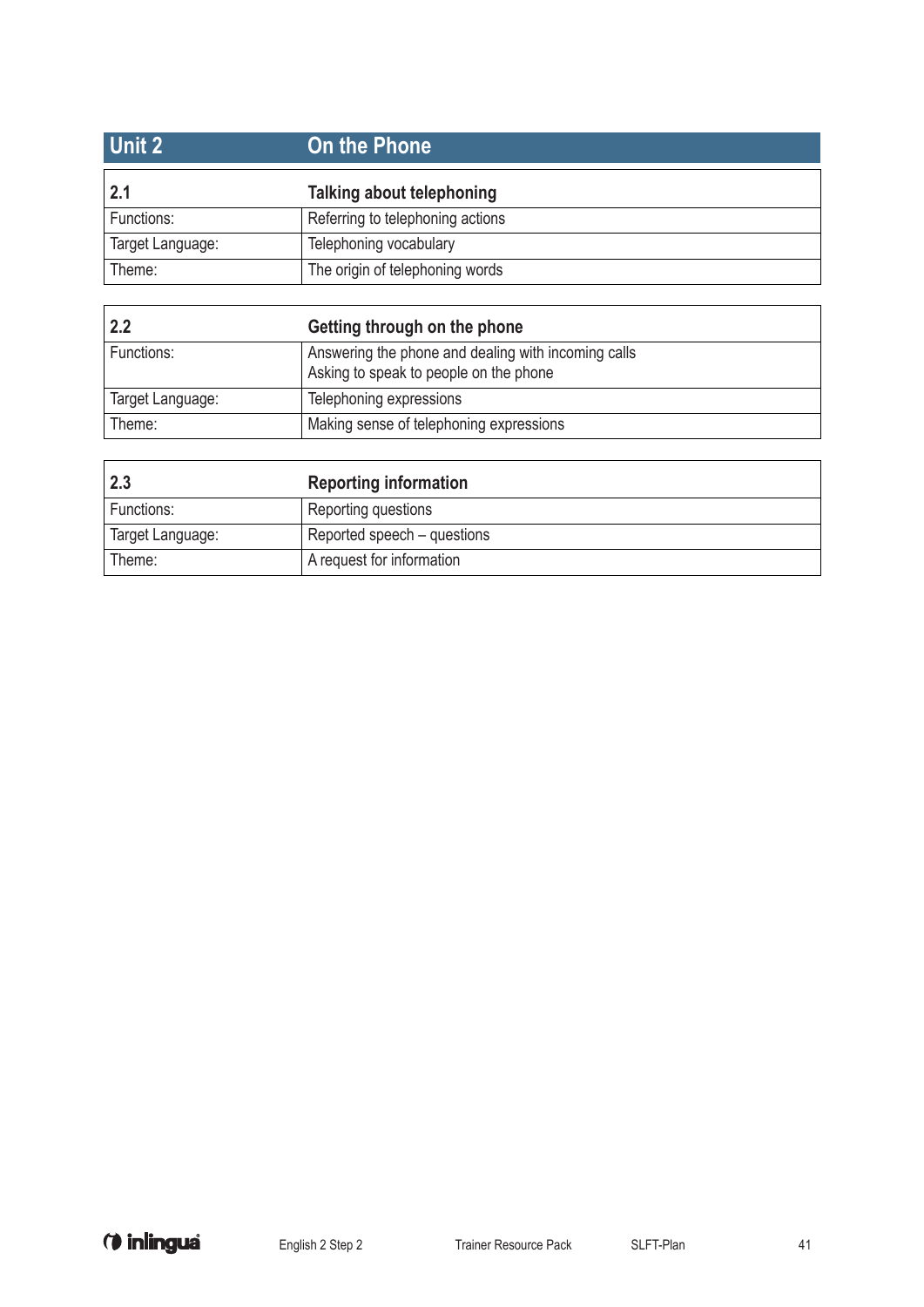| In Control                              |  |
|-----------------------------------------|--|
| <b>Talking about electrical devices</b> |  |
| Referring to parts of appliances        |  |
| Common electrical appliance vocabulary  |  |
| Complexity and simplicity in technology |  |
|                                         |  |
|                                         |  |

| 3.2              | Understanding simple technical instructions             |
|------------------|---------------------------------------------------------|
| Functions:       | Understanding technical instructions for common devices |
| Target Language: | Verbs to describe technical actions                     |
| Theme:           | Tablet instructions                                     |

| 3.3              | Describing controlling actions                                              |
|------------------|-----------------------------------------------------------------------------|
| Functions:       | Describing physical actions for using appliances                            |
| Target Language: | Splitting two-word verbs (phrasal verbs and verbs with adverbial particles) |
| Theme:           | Technical support                                                           |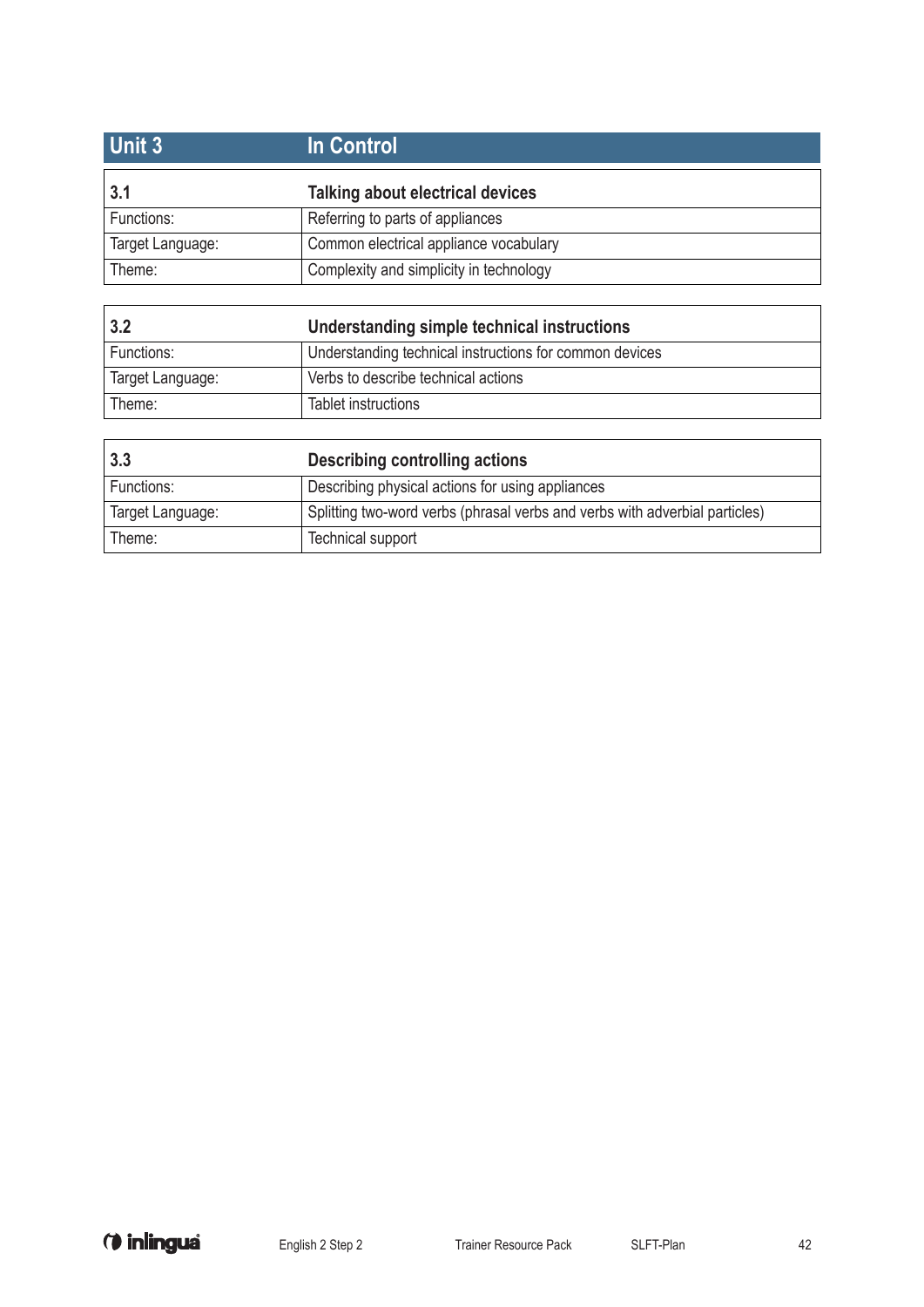| Unit 4           | <b>Shelter</b>                                                |
|------------------|---------------------------------------------------------------|
| 4.1              | <b>Describing building interiors</b>                          |
| Functions:       | Describing household fittings and furnishings                 |
| Target Language: | Vocabulary for household fittings, appliances and furnishings |
| Theme:           | Strategies for finding a new home                             |
|                  |                                                               |
|                  |                                                               |

| 4.2              | <b>Describing building exteriors</b>                                                                     |
|------------------|----------------------------------------------------------------------------------------------------------|
| Functions:       | Describing external features of buildings<br>Referring to common materials<br>Referring to common plants |
| Target Language: | Vocabulary for describing building exteriors                                                             |
| Theme:           | "Greenwalls" and "greenroofs" in architecture                                                            |

| 4.3              | <b>Describing designs</b>                |
|------------------|------------------------------------------|
| Functions:       | Describing styles and colors             |
| Target Language: | Adjectives to describe styles and colors |
| Theme:           | <sup>t</sup> Criticizing designs         |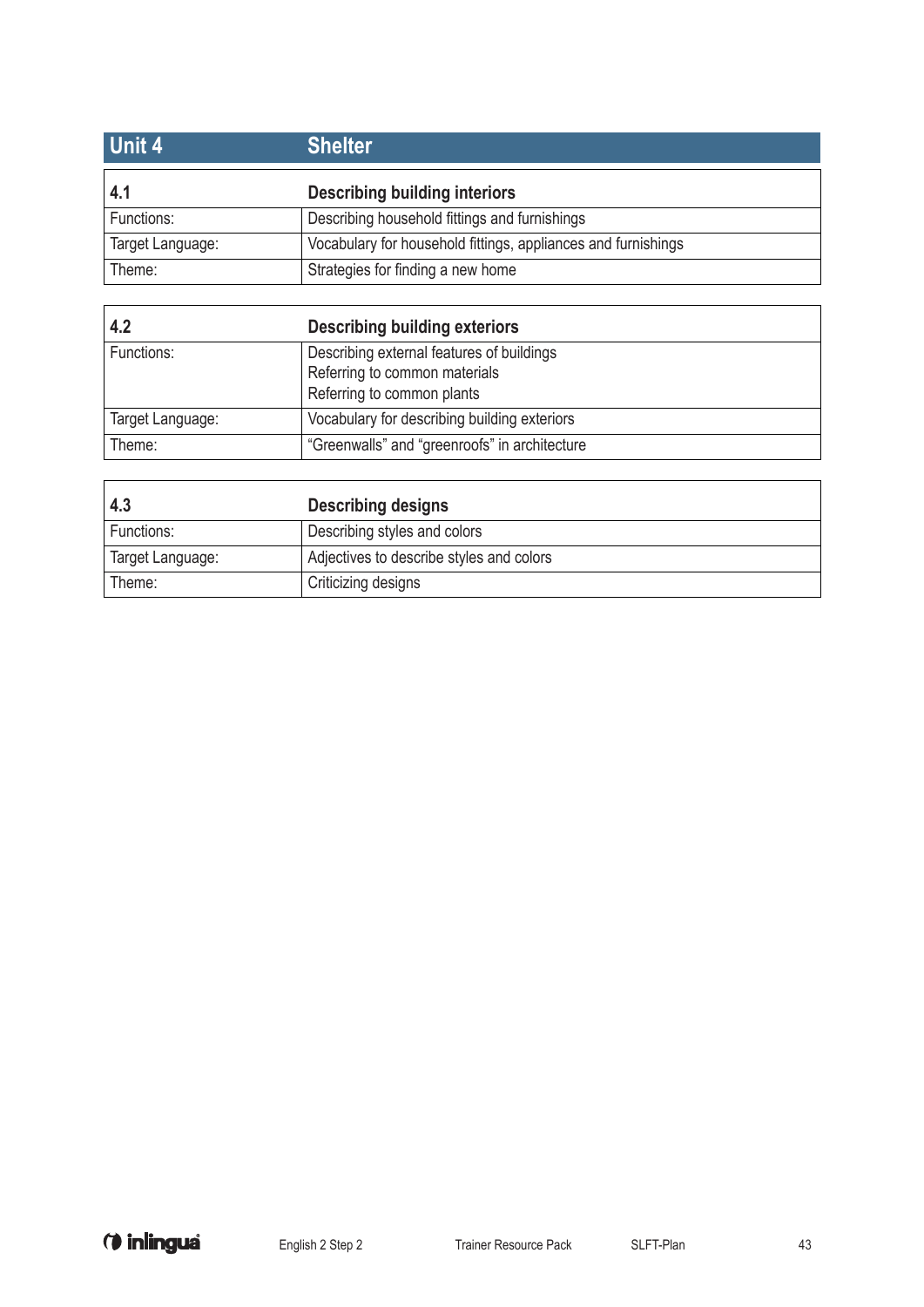| <b>Unit 5</b>    | <b>Hard work</b>                                                              |
|------------------|-------------------------------------------------------------------------------|
| 5.1              | <b>Discussing everyday tasks</b>                                              |
| Functions:       | Referring to everyday work tasks                                              |
| Target Language: | Household task vocabulary<br>Phrasal verbs (concept of arbitrary second word) |
| Theme:           | "To do" lists                                                                 |

| 5.2              | Describing and comparing actions                                     |
|------------------|----------------------------------------------------------------------|
| Functions:       | Describing physical actions<br>Comparing physical actions            |
| Target Language: | Review of adverbs of manner<br>Adverbs of manner - comparative forms |
| Theme:           | Tips from professionals                                              |

| 5.3              | <b>Describing past routines</b>                                                |
|------------------|--------------------------------------------------------------------------------|
| Functions:       | Describing routines in the past<br>Saying what was/wasn't possible in the past |
| Target Language: | Past with used to<br>Past with could/couldn't                                  |
| Theme:           | Old washing machines                                                           |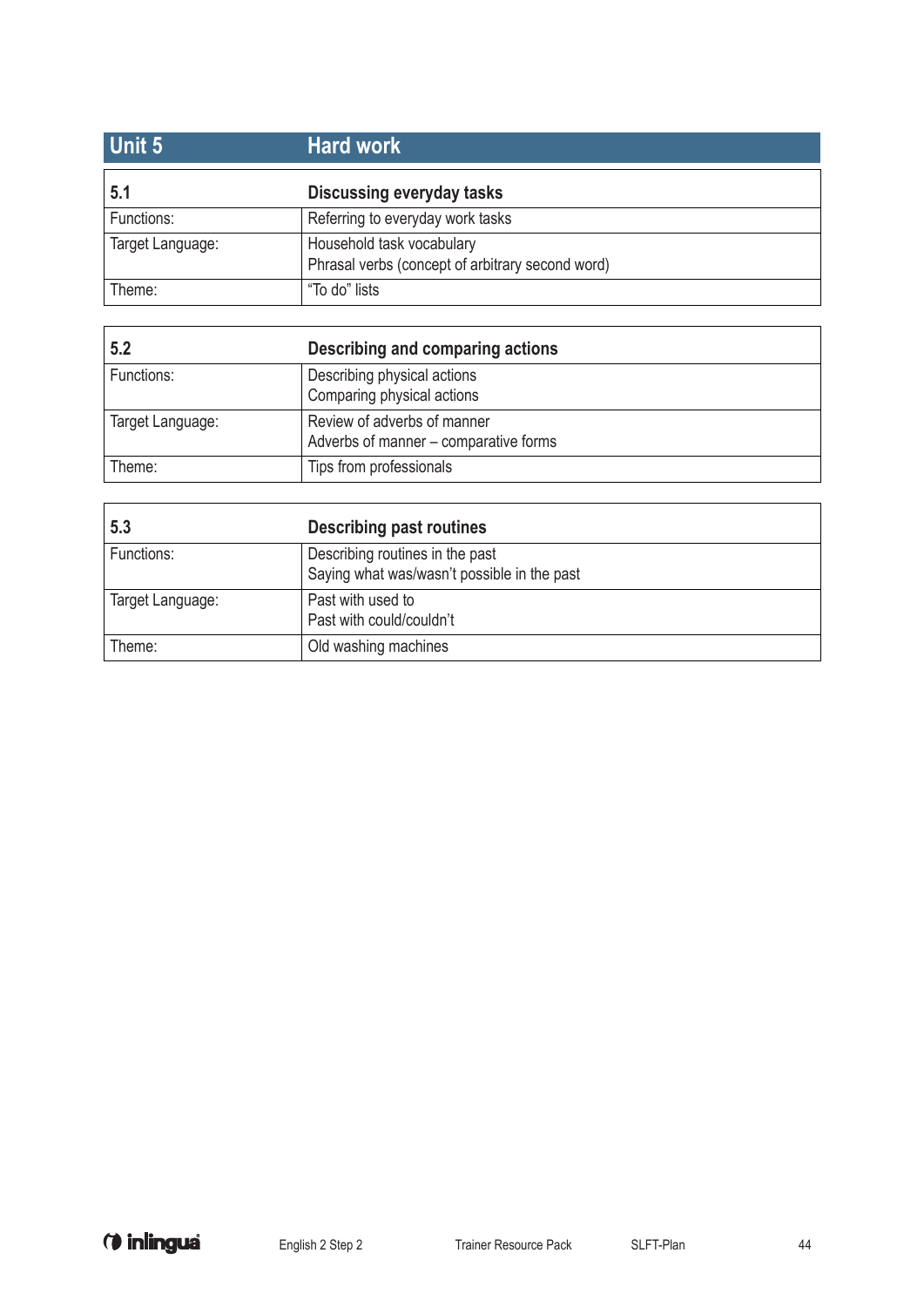| <b>Unit 6</b>    | <b>Problems</b>                                            |
|------------------|------------------------------------------------------------|
| 6.1              | Discussing problems and difficulties                       |
| Functions:       | Referring to problems<br>Discussing possibilities          |
| Target Language: | Phrases for referring to problems<br>will/won't be able to |
| Theme:           | Stuck at an airport                                        |

| 6.2              | Making and responding to suggestions                                    |
|------------------|-------------------------------------------------------------------------|
| Functions:       | Making suggestions<br>Responding to suggestions                         |
| Target Language: | Phrases for making suggestions<br>Phrases for responding to suggestions |
| Theme:           | Customer suggestions                                                    |

| 6.3              | Discussing past problems and solutions                        |
|------------------|---------------------------------------------------------------|
| Functions:       | Discussing problems and solutions in the past                 |
| Target Language: | $was(n't)/were(n't)$ able to<br>managed to / didn't manage to |
| Theme:           | Volcanic ash cloud                                            |

ı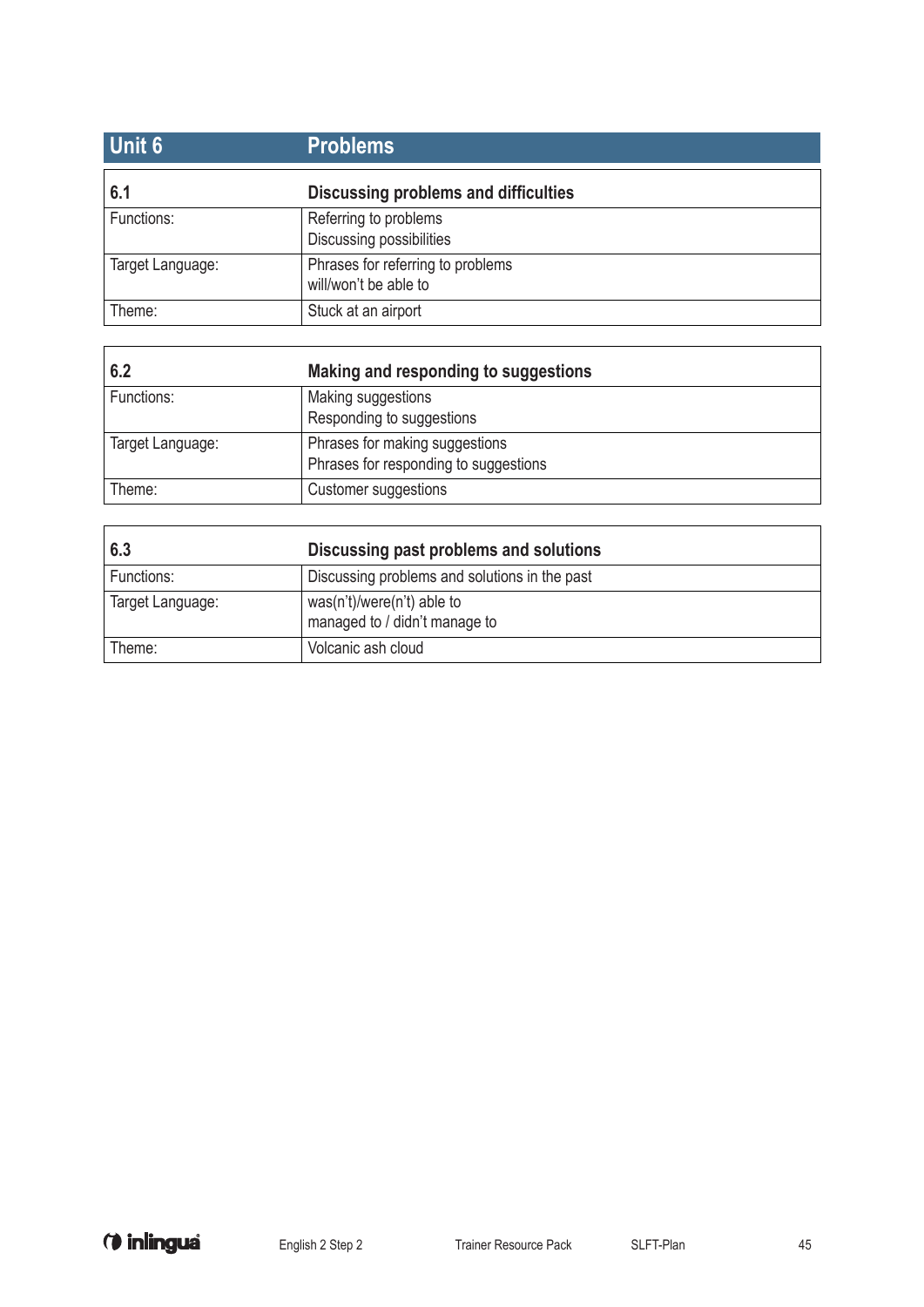| <b>Unit 7</b>    | People and places                             |
|------------------|-----------------------------------------------|
| 7.1              | <b>Discussing social issues</b>               |
| Functions:       | Referring to commonly discussed social issues |
| Target Language: | Vocabulary for discussing social issues       |
| Theme:           | Where's the best place in the world to live?  |

| 7.2              | Referring to places, people and things                                                                                                             |
|------------------|----------------------------------------------------------------------------------------------------------------------------------------------------|
| Functions:       | Referring to unspecified people<br>Referring to unspecified places<br>Referring to unspecified things                                              |
| Target Language: | Review of some/any/no/every + compounds: one, body, thing<br>Compounds of some/any/no/every with where<br>any in positive statements (= whichever) |
| Theme:           | Tourist forum                                                                                                                                      |

| 7.3              | <b>Discussing city attractions</b>                 |
|------------------|----------------------------------------------------|
| Functions:       | Talking about city entertainment/recreation        |
| Target Language: | Vocabulary for referring to types of entertainment |
| Theme:           | Marketing cities                                   |

 $\overline{1}$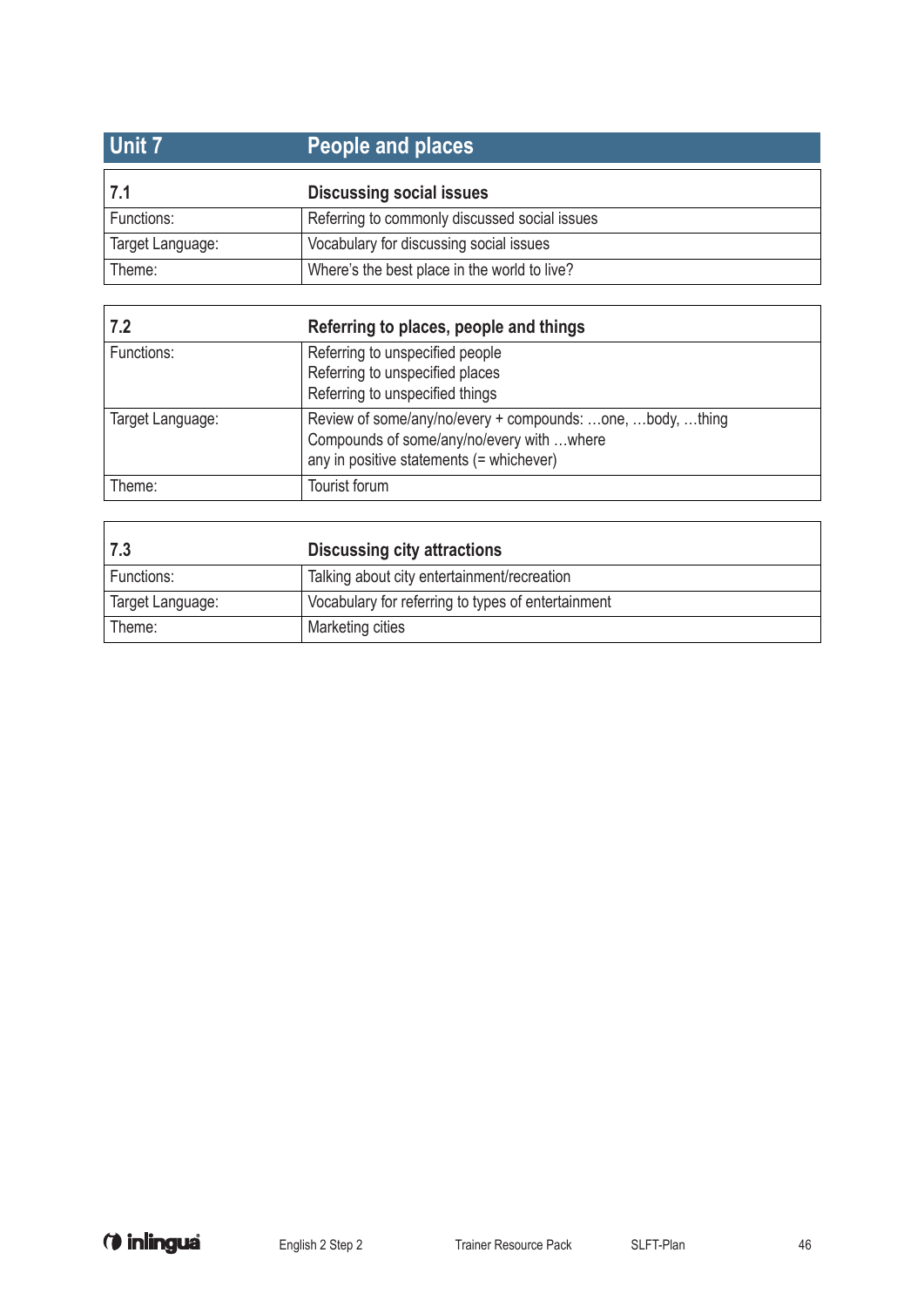| Unit 8           | <b>Culture</b>                       |
|------------------|--------------------------------------|
| 8.1              | Using polite expressions             |
| Functions:       | Using appropriate polite expressions |
| Target Language: | Common polite expressions            |
| Theme:           | Usage of polite expressions          |

| 8.2              | Asking questions politely   |
|------------------|-----------------------------|
| Functions:       | Phrasing questions politely |
| Target Language: | Indirect questions          |
| Theme:           | Questions about culture     |

| 8.3              | <b>Describing personalities</b>           |
|------------------|-------------------------------------------|
| Functions:       | Referring to personal characteristics     |
| Target Language: | Adjectives to describe personality traits |
| Theme:           | Characteristics and culture               |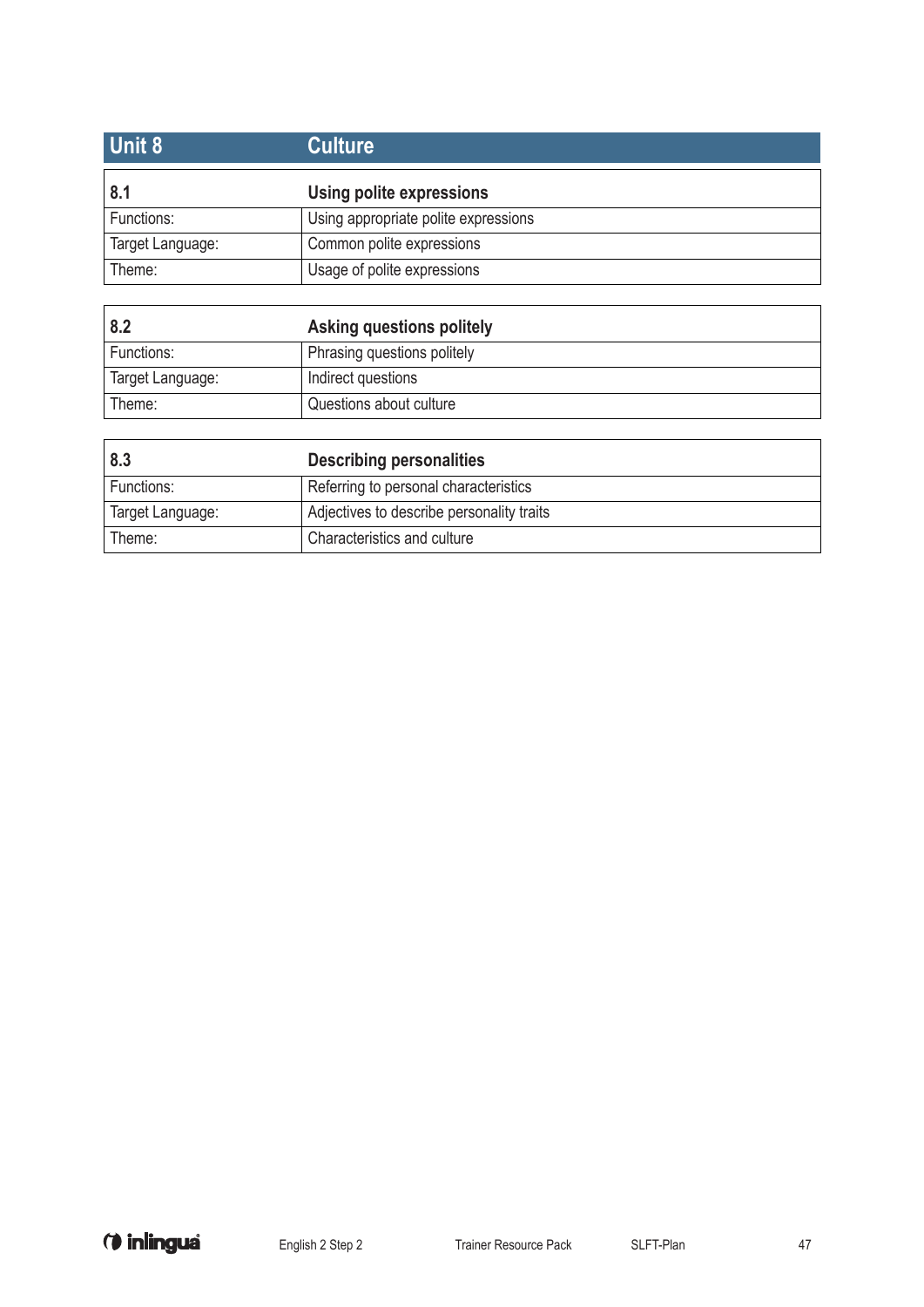| Unit 9           | <b>Eating out</b>                     |
|------------------|---------------------------------------|
| 9.1              | Talking about places to eat           |
| Functions:       | Talking about food outlets            |
| Target Language: | Language for describing places to eat |
| Theme:           | Recommended places to eat             |

| 9.2              | <b>Talking about menus</b>                |
|------------------|-------------------------------------------|
| Functions:       | Explaining dishes                         |
|                  | Referring to types of food                |
| Target Language: | Phrases for explaining dishes             |
|                  | Vocabulary for referring to types of food |
| Theme:           | <b>Explaining menus</b>                   |

| 9.3              | Using polite language at the table                                          |
|------------------|-----------------------------------------------------------------------------|
| Functions:       | Making polite requests<br>Referring to objects on the dinner table          |
| Target Language: | Phrases for making polite requests<br>Words for objects on the dinner table |
| Theme:           | Appropriate expressions at the table                                        |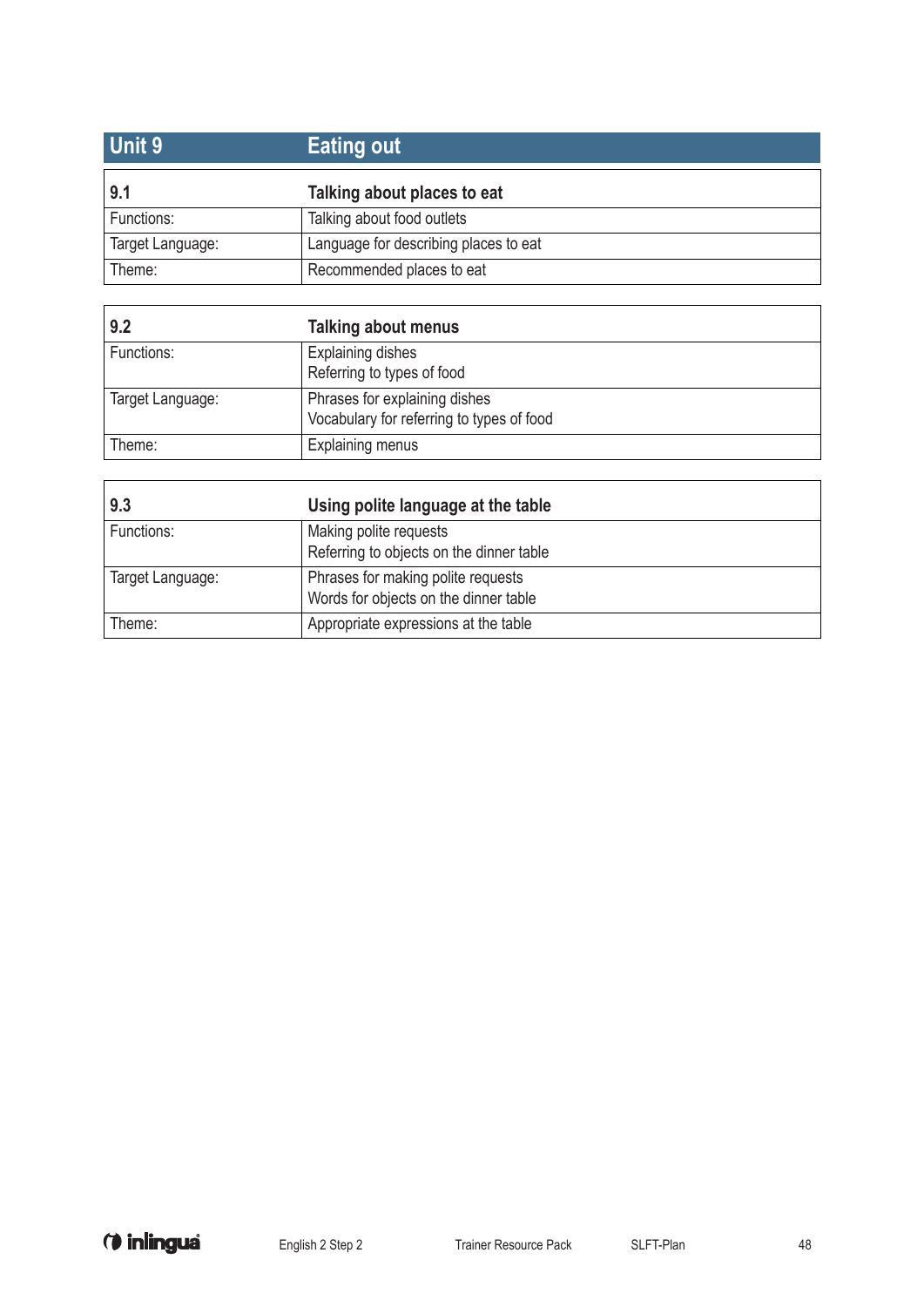| <b>Unit 10</b>   | <b>Consumer society</b>                    |
|------------------|--------------------------------------------|
| 10.1             | Understanding advertisements               |
| Functions:       | Understanding offers in advertisements     |
| Target Language: | Common words and phrases in advertisements |
| Theme:           | Special offers                             |

| 10.2             | <b>Discussing precautions</b>                           |
|------------------|---------------------------------------------------------|
| Functions:       | <b>Explaining precautions</b><br>Emphasizing importance |
| Target Language: | Phrases for describing precautions                      |
| Theme:           | How good is sales advice?                               |

| 10.3             | <b>Describing trends</b>                 |
|------------------|------------------------------------------|
| Functions:       | Describing positive and negative changes |
| Target Language: | Verbs and nouns for describing trends    |
| Theme:           | Interpreting trends                      |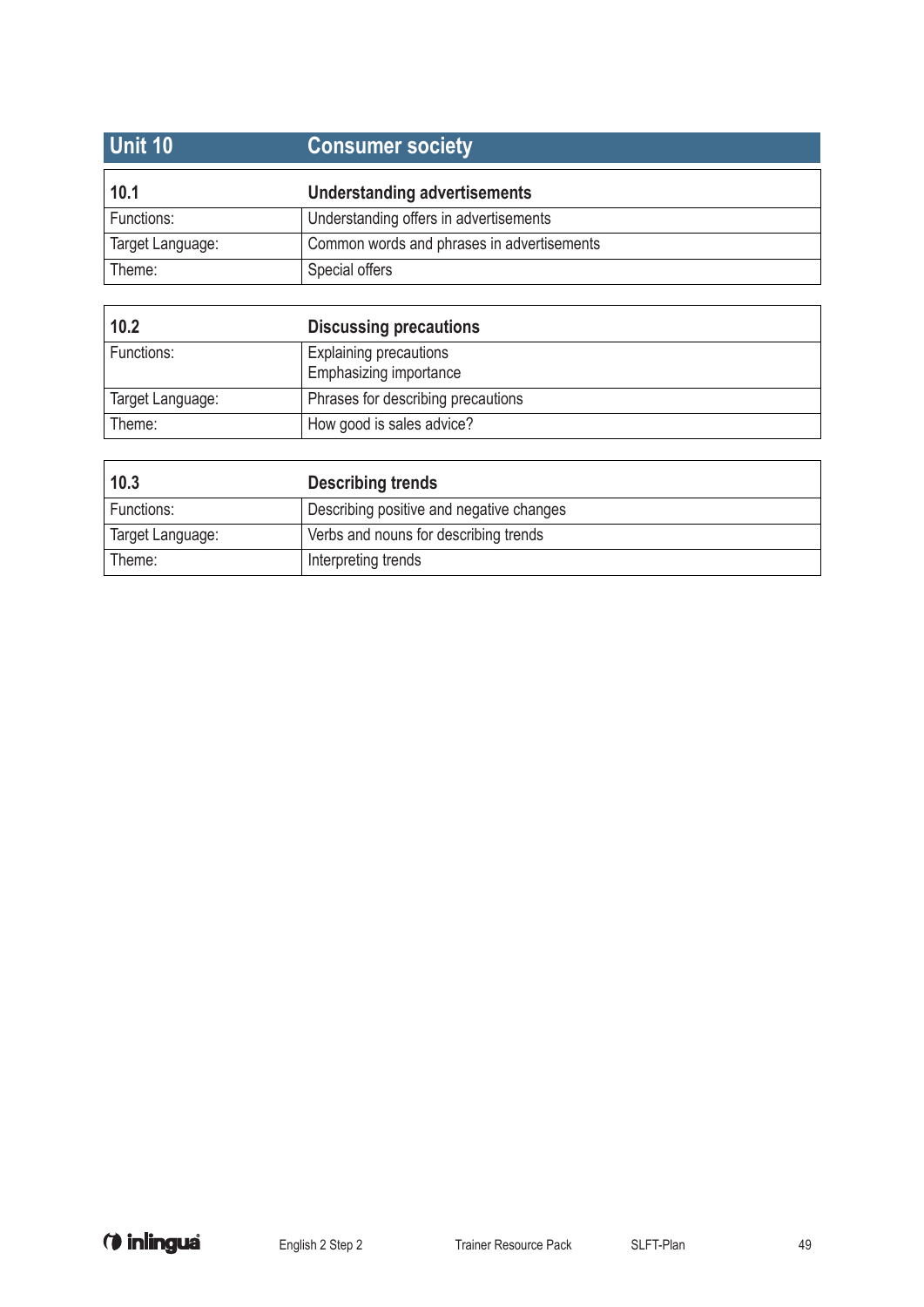| <b>Unit 11</b>   | <b>Money</b>                         |
|------------------|--------------------------------------|
| 11.1             | <b>Discussing money matters</b>      |
| Functions:       | Discussing everyday financial issues |
| Target Language: | Personal finance vocabulary          |
| Theme:           | The subprime mortgage crisis         |

| 11.2             | Discussing money matters in the past                                      |
|------------------|---------------------------------------------------------------------------|
| Functions:       | Referring to past transactions<br>Referring to past situations in markets |
| Target Language: | Review and extension of irregular verbs in the Past Simple tense          |
| Theme:           | Real-estate price trends                                                  |

| 11.3             | Giving precise and approximate figures                                              |
|------------------|-------------------------------------------------------------------------------------|
| Functions:       | Saying large numbers precisely and approximately<br>Saying decimals and percentages |
| Target Language: | Large numbers<br>Decimals and percentages<br>Adverbs before approximate numbers     |
| Theme:           | Investment trends in the 21st Century                                               |

 $\overline{1}$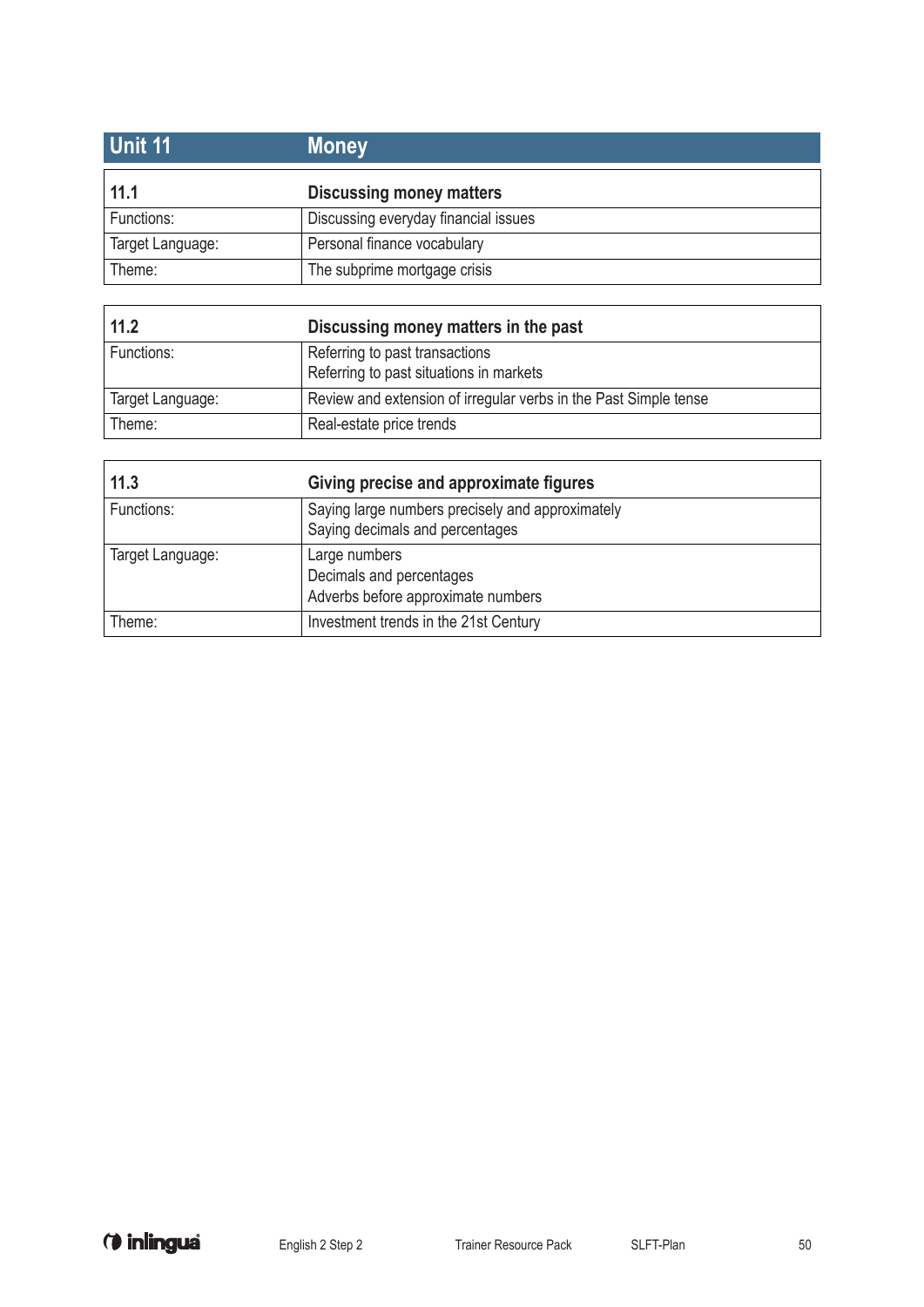| Unit 12          | <b>Emotions</b>                                    |
|------------------|----------------------------------------------------|
| 12.1             | <b>Describing positive feelings</b>                |
| Functions:       | Describing positive emotions                       |
| Target Language: | Adjectives and nouns to describe positive emotions |
| Theme:           | The chemistry of emotions                          |

| 12.2             | Describing negative feelings                       |
|------------------|----------------------------------------------------|
| Functions:       | Describing negative emotions                       |
| Target Language: | Adjectives and nouns to describe negative emotions |
| Theme:           | Customer feedback                                  |

| 12.3             | Linking and contrasting                                                                   |
|------------------|-------------------------------------------------------------------------------------------|
| Functions:       | Connecting complimentary ideas<br>Connecting contrasting ideas<br>Describing consequences |
| Target Language: | Conjunctions for linking and contrasting<br>Describing consequences with so               |
| Theme:           | Theme park forum                                                                          |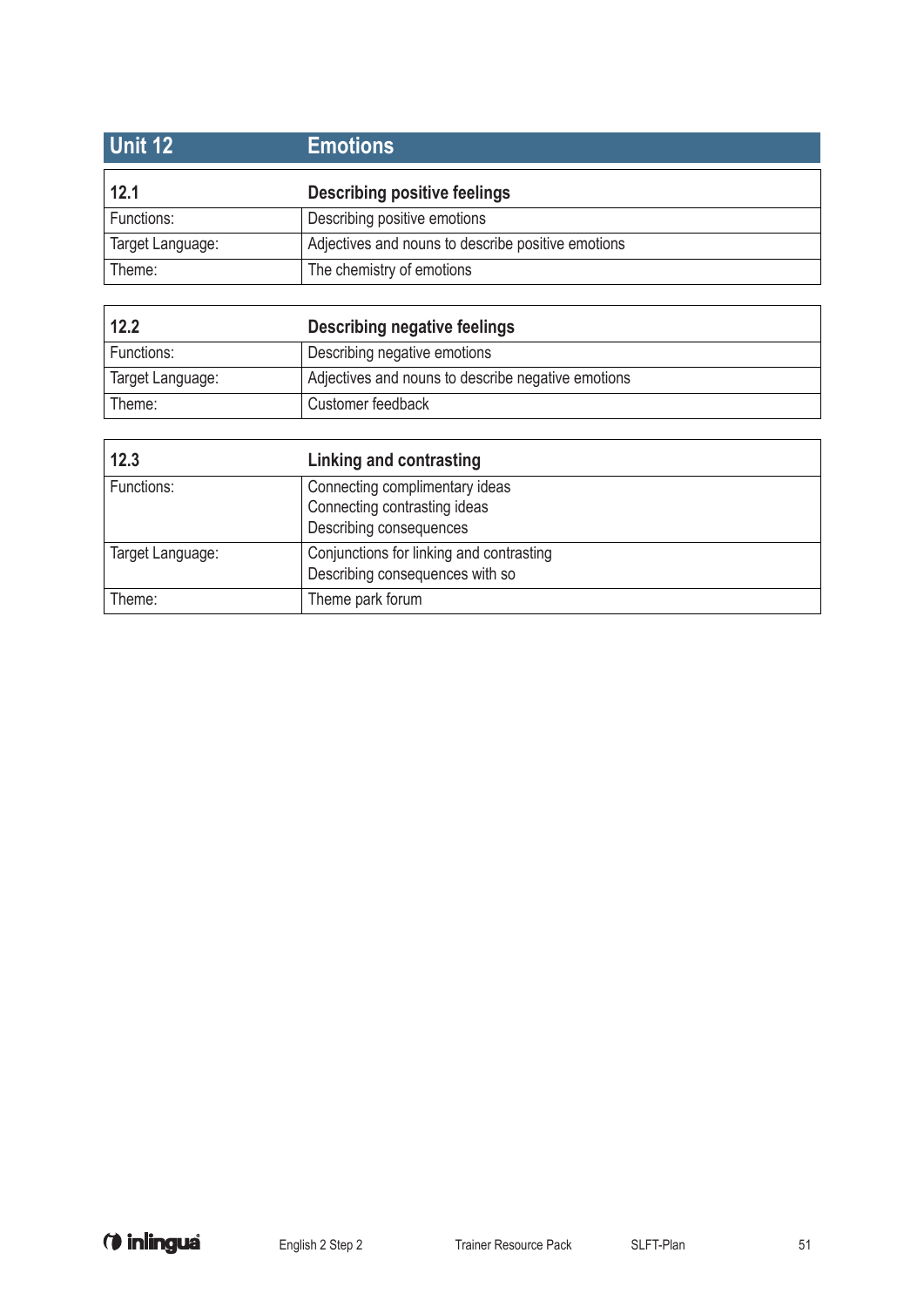| <b>Unit 13</b>   | <b>Entertainment</b>                                                 |
|------------------|----------------------------------------------------------------------|
| 13.1             | Talking about TV programs                                            |
| Functions:       | Referring to types of TV programs<br>Referring to TV broadcast types |
| Target Language: | Names for categories of TV program<br>Terms for TV broadcast methods |
| Theme:           | <b>Exporting TV programs</b>                                         |

| 13.2             | <b>Talking about music</b>                                           |
|------------------|----------------------------------------------------------------------|
| Functions:       | Discussing types of music<br>Referring to common musical instruments |
| Target Language: | Common music-related vocabulary                                      |
| Theme:           | The globalization of pop music                                       |

| 13.3             | <b>Talking about stories</b>                     |
|------------------|--------------------------------------------------|
| Functions:       | Discussing issues relating to stories and movies |
| Target Language: | Common story- and movie-related vocabulary       |
| Theme:           | What makes a blockbuster movie?                  |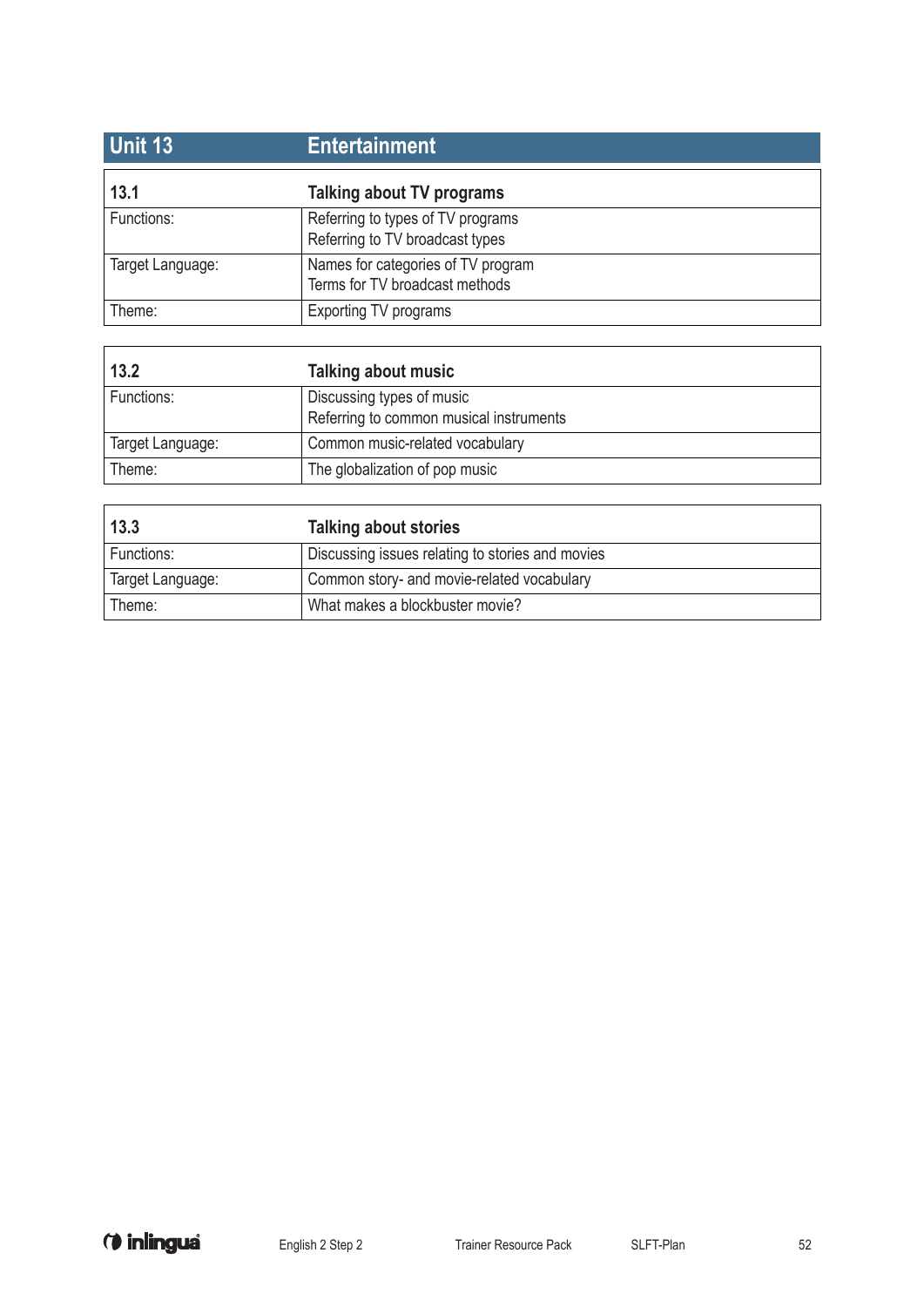| Unit 14          | <b>Enjoy your stay</b>                                    |
|------------------|-----------------------------------------------------------|
| 14.1             | Talking about tourist accommodations                      |
| Functions:       | Understanding and discussing details of accommodations    |
| Target Language: | Review and extension of tourist accommodations vocabulary |
| Theme:           | Jumbo hotel                                               |

| 14.2             | Making accommodations arrangements                       |
|------------------|----------------------------------------------------------|
| Functions:       | Enquiring about accommodations<br>Booking accommodations |
| Target Language: | Accommodations booking vocabulary                        |
| Theme:           | Hotel reservations FAQ                                   |

| 14.3             | <b>Discussing faults and problems</b>                                  |
|------------------|------------------------------------------------------------------------|
| Functions:       | Describing faults                                                      |
| Target Language: | Adjectives for describing faults<br>Use of won't for describing faults |
| Theme:           | Customer care training                                                 |